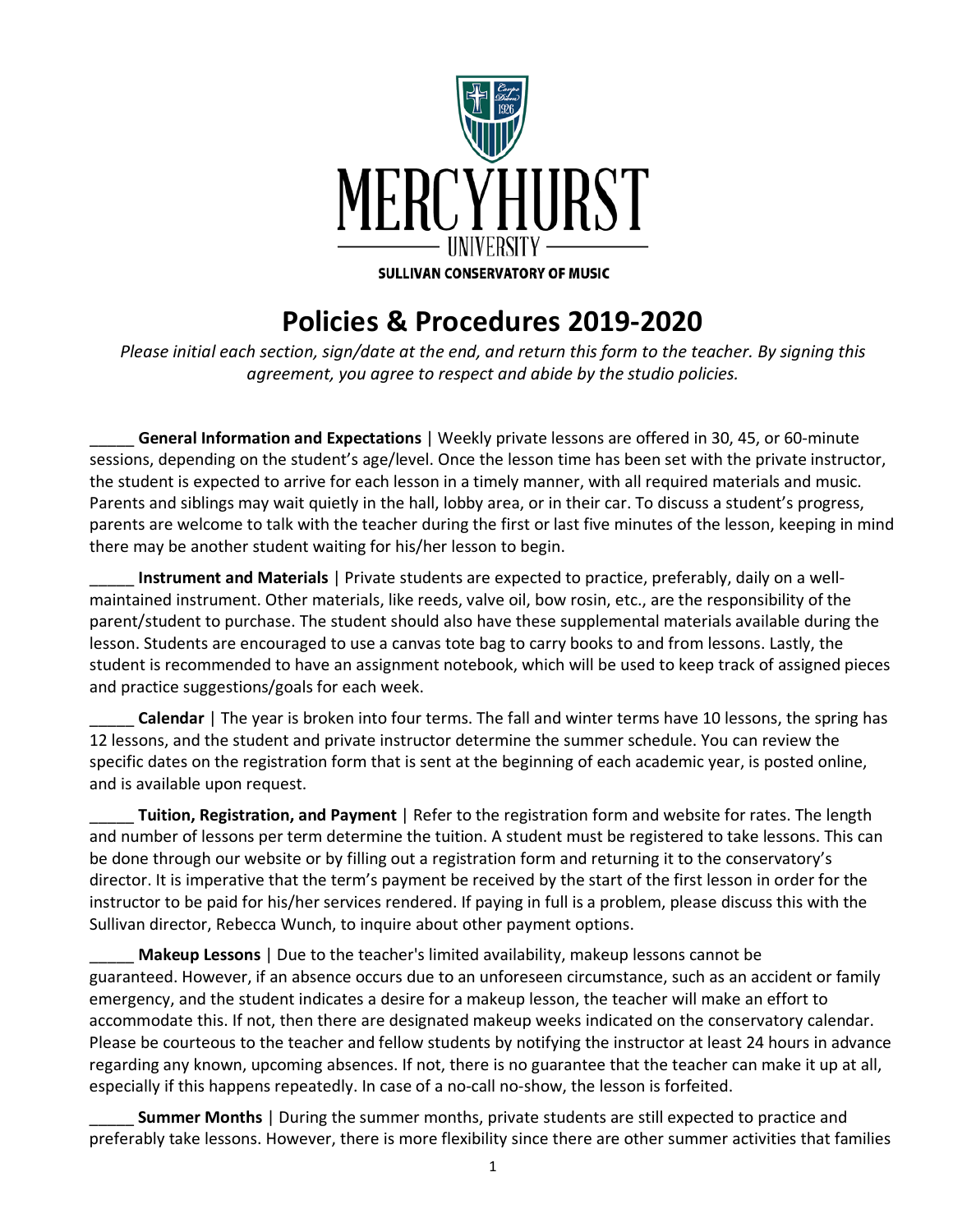and students enjoy. Possible dates and times should be discussed with the private instructor, in order to determine the number of lessons to be taken.

\_\_\_\_\_ **Discontinuing Lessons** | Every student stops taking lesson at some point. Ideally, this decision is made thoughtfully with plenty of discussion between the teacher, parent, and student so that lessons can cease with a positive sense of closure. For this reason, the teacher asks that the given term be finished prior to terminating lessons. If lessons are terminated prior to the end of the term, there is no refund for untaken lessons. Note: At the discretion of the teacher, students may be asked to discontinue lessons at any time if they have unpaid tuition, an excessive amount of absences/unprepared lessons, or if they show a lack of interest.

Recitals | After the fall, winter, and spring terms there is a recital held in Walker Recital Hall, which is located in the Hirt Academic Building. These dates are located on the registration form. This is not a requirement; however, it is strongly encouraged that students participate in at least one per academic year. Performing in a formal recital setting is an exciting opportunity for students to highlight their hard work and improvement over the year in the presence of their family and friends.

\_\_\_\_\_\_\_\_\_\_\_\_\_\_\_\_\_\_\_\_\_\_\_\_\_\_\_\_\_\_\_\_\_\_\_\_\_\_\_\_\_\_\_\_\_ \_\_\_\_\_\_\_\_\_\_\_\_\_\_\_\_\_\_

Parent Signature (or student if at least 18 years of age) Date

If there are any questions that you have, do not hesitate to contact Rebecca Wunch with those specific questions.

Rebecca Wunch, Director of Sullivan Conservatory Mercyhurst University, 501 East 38<sup>th</sup> St., Erie, PA 16546 DAN room 16 (814) 814-2575 SullivanConservatory@mercyhurst.edu

Sullivan Conservatory website [www.mercyhurst.edu/sullivan-conservatory](http://www.mercyhurst.edu/sullivan-conservatory)